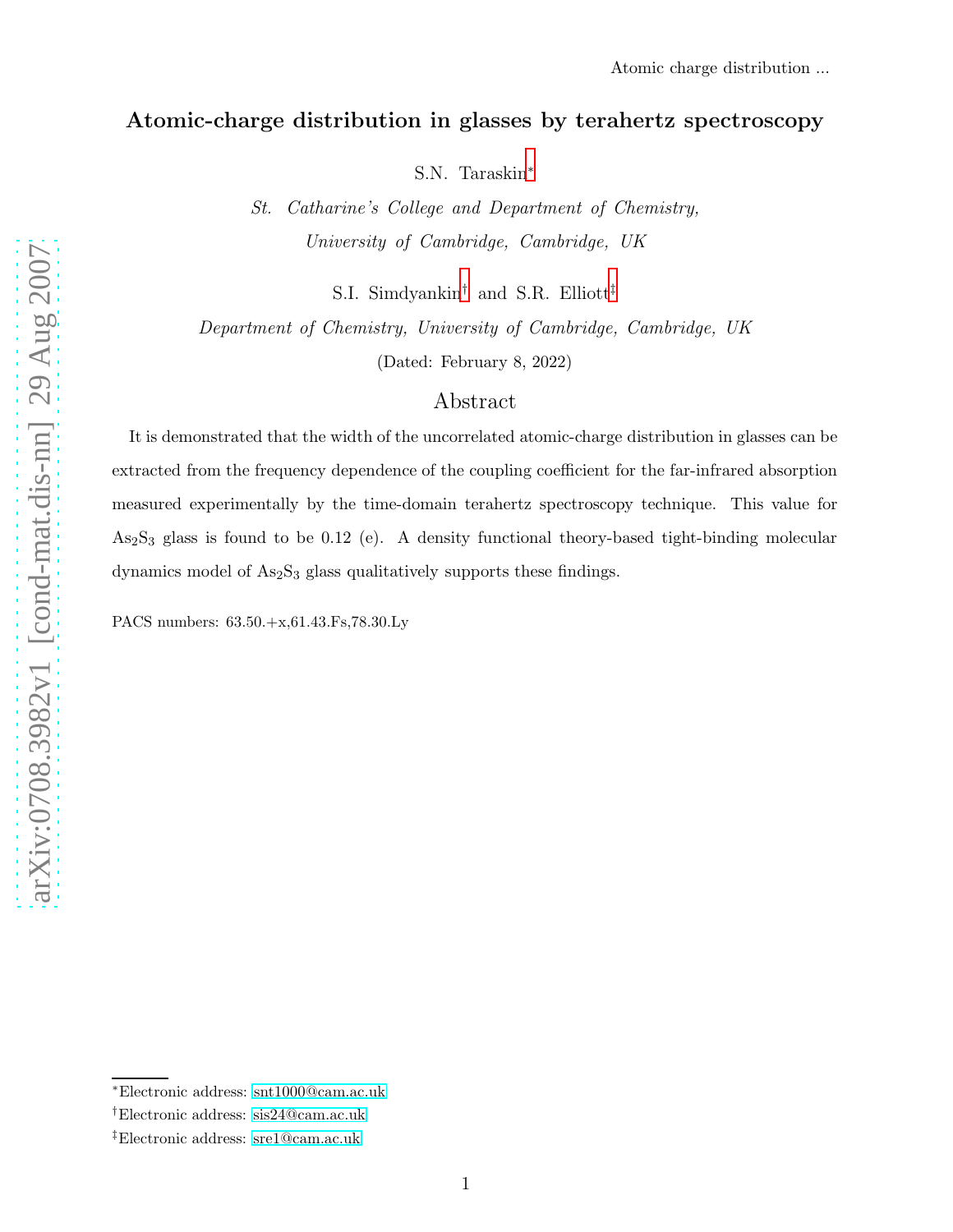### I. INTRODUCTION

Disordered solids, such as glasses, are characterized by a lack of structural order, which leads to disorder in many physical quantities. For example, atomic charges in glasses fluctuate in space. The origin and properties of such fluctuations are of considerable interest in the field of disordered systems. One such intriguing question concerns the scale of charge fluctuations and possible charge ordering in glasses  $[1, 2, 3, 4, 5]$  $[1, 2, 3, 4, 5]$  $[1, 2, 3, 4, 5]$  $[1, 2, 3, 4, 5]$  $[1, 2, 3, 4, 5]$  $[1, 2, 3, 4, 5]$ . Another intriguing question is related to the possibility of obtaining information about the charge distribution from experiment. It has been recently discussed how terahertz absorption spectroscopy can be used for this purpose [\[6](#page-8-2)].

In this paper, we study the atomic charge distributions in glassy arsenic sulfide,  $\text{As}_2\text{S}_3$ , by means of first principle tight-binding molecular dynamics simulations and compare the characteristics of these distributions with those obtained from experimentally available farinfrared (FIR) absorption coefficient measurements.

## II. THEORETICAL BACKGROUND

First, we recall how the absorption coefficient in the FIR region is related to the atomic charge distribution [\[6](#page-8-2)]. The expression for the linear absorption coefficient of photons,  $\alpha(\omega)$ , caused by the interaction with harmonic atomic vibrations in solids is given by the following expression (see e.g. [\[1\]](#page-7-0)),

<span id="page-1-0"></span>
$$
\alpha(\omega) = \frac{2\pi^2 n}{c\sqrt{\varepsilon_\infty}} \left\langle \sum_{\alpha} \left| \sum_{i\beta} \frac{Z_{i,\alpha\beta}}{\sqrt{m_i}} e_{i\beta}(\omega) \right|^2 g(\omega) \right\rangle , \qquad (1)
$$

where  $m_i$  and  $Z_{i,\alpha\beta}$  are the mass and the dynamical charge tensor for atom  $i$  ( $i = 1, ..., N$ , with N being the number of atoms in a solid of volume V;  $\alpha$  and  $\beta$  run over Cartesian coordinates),  $e_{i\beta}(\omega)$  is the β-component of the vibrational eigenvector of frequency  $\omega$  corresponding to atom i,  $\varepsilon_{\infty}$  stands for the high-frequency dielectric constant,  $n = N/V$  is the atomic concentration and angular brackets denote configurational averaging. As follows from Eq. [\(1\)](#page-1-0), the IR absorption coefficient is proportional to the self-averaging value of the vibrational density of states (VDOS),

$$
g(\omega) = (3N)^{-1} \sum_{j} \delta(\omega - \omega_j) , \qquad (2)
$$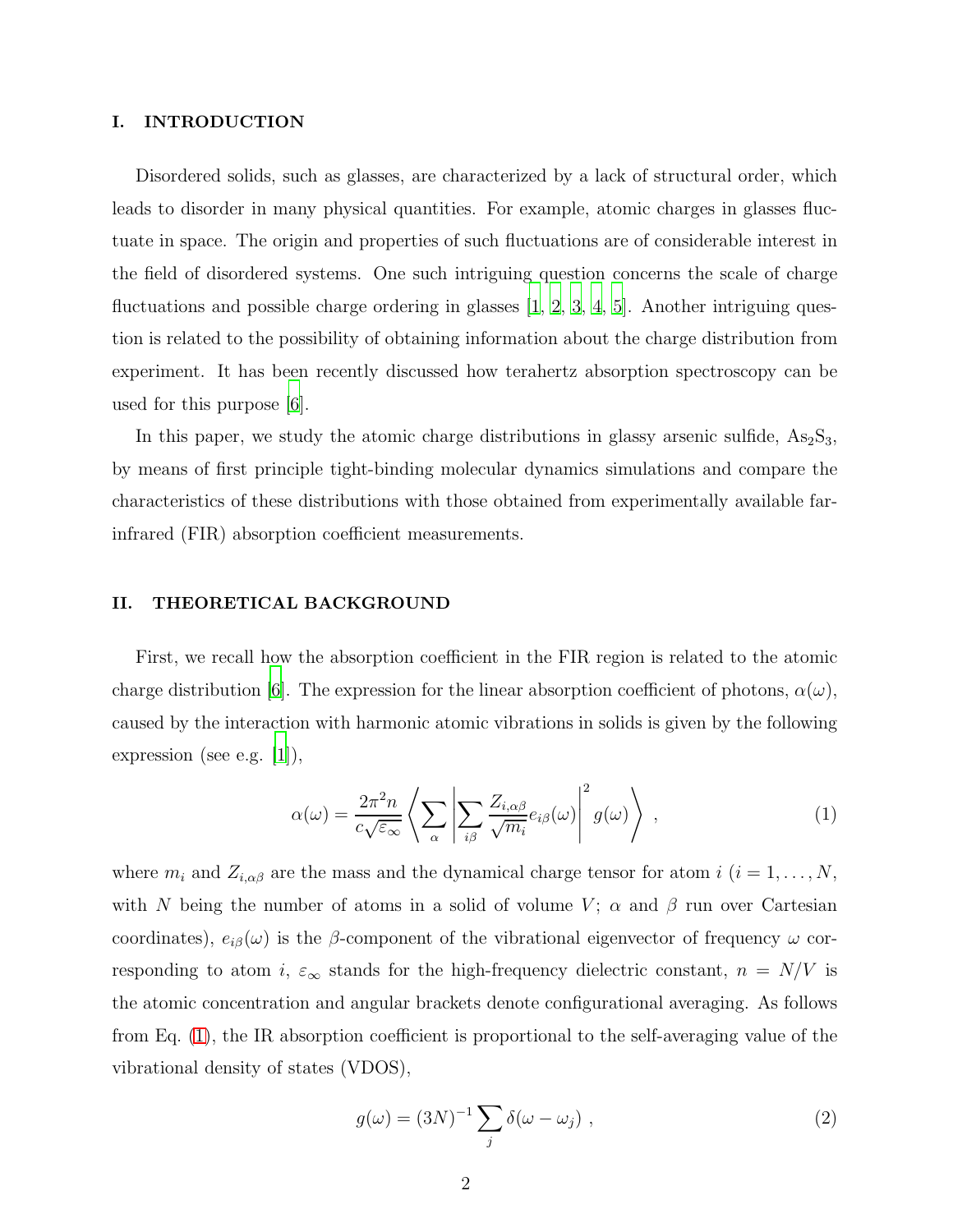where  $j$  runs over all the eigenfrequencies, i.e.

$$
\alpha(\omega) = \langle C(\omega) \rangle g(\omega) . \tag{3}
$$

The coefficient of proportionality,  $\langle C(\omega) \rangle$ , is called the coupling coefficient between IR photons and atomic vibrations for linear light absorption. The VDOS behaves universally  $(g(\omega) \propto \omega^2)$  according to the Debye law) in the FIR regime and thus all interesting and possibly universal features can be attributed to the frequency dependence of the coupling coefficient.

The absorption coefficient given by Eq. [\(1\)](#page-1-0) is temperature independent and some variations of  $\alpha(\omega)$  with temperature found experimentally for microwave frequencies [\[7\]](#page-8-3),  $\omega/2\pi c \lesssim 1$  cm<sup>-1</sup>, which may possibly be attributed to excitations of two-level systems and/or to highly anharmonic atomic modes, are not considered here. The dynamical charge tensors are crucial for a correct description of the peak positions and their relative intensities in the bulk of the vibrational band (above the FIR region)  $\vert 1, 8 \vert$  but are not so significant in the FIR regime and thus a simpler (rigid-ion) model [\[9](#page-8-5)] can be used, so that

<span id="page-2-0"></span>
$$
C(\omega) = C_0 \left| \sum_i \frac{q_i}{\sqrt{m_i}} \mathbf{e}_i(\omega) \right|^2 , \qquad (4)
$$

with  $q_i$  being the temporally fixed but spatially fluctuating atomic charges and

<span id="page-2-2"></span>
$$
C_0 = 2\pi^2 n/c\sqrt{\varepsilon_\infty} \ . \tag{5}
$$

In the well-studied case of ordered systems, where the charges do not fluctuate, and the eigenmodes are phonons, the coupling coefficient is non-zero only for optic modes at the centre of the Brillouin zone. In disordered systems, structural disorder leads to charge transfer between atoms, i.e. to disorder in atomic charges  $q_i$ , and to intrinsic disorder in the components of the eigenvectors which lose their translational invariance. These two related sources of disorder, encoded in Eq. [\(4\)](#page-2-0), are responsible for the peculiar behaviour of  $C(\omega)$ in amorphous systems, which actually has a universal functional form in the FIR regime  $|6|$ ,

<span id="page-2-1"></span>
$$
\langle C(\omega) \rangle \simeq A + B\omega^2 \;, \tag{6}
$$

where  $A$  and  $B$  are material-specific constants.

In order to see this, we use two facts known about the structure of the eigenmodes in the FIR regime and about the distribution of atomic charges. First, the disordered eigenmodes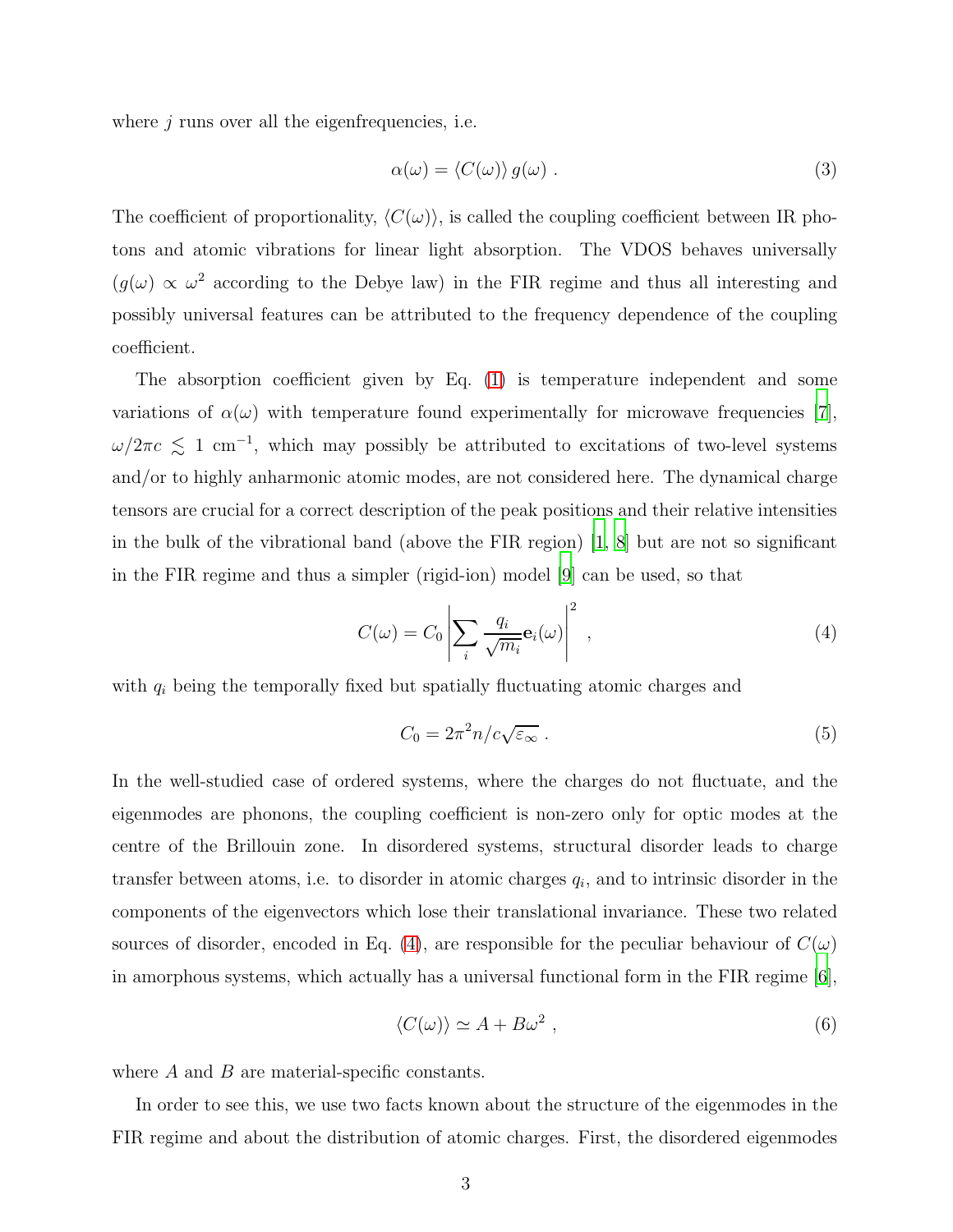in the FIR regime resemble plane waves [\[10,](#page-8-6) [11](#page-8-7)] characterized by pseudo-wavevectors k and exhibiting pseudo-dispersion,  $\omega_j(k) = c_j k$  (with  $c_j$  being the sound velocity for branch j) and can be well approximated  $[6]$  by a plane wave characterized by wavevector **k** and unit polarization vector  $\hat{\mathbf{p}}_{\mathbf{k}}$ ,

$$
\mathbf{e}_{i}(\omega) \simeq \sqrt{\frac{m_{i}}{N\overline{m}}}\hat{\mathbf{p}}_{\mathbf{k}}e^{\mathrm{i}\mathbf{k}(\omega)\cdot\mathbf{r}_{i}} , \qquad (7)
$$

with  $\overline{m} = N^{-1} \sum_i m_i$  and  $\mathbf{r}_i$  being the position vector of atom *i*.

The second useful fact concerns the distribution of charges in disordered systems. It has been found in simulations [\[1,](#page-7-0) [3](#page-7-2), [4,](#page-8-0) [5](#page-8-1)] that the charges in the models of some amorphous materials preserve approximately charge neutrality within certain structural units. For example, the  $SiO<sub>4</sub>$  structural units in vitreous silica are approximately electro-neutral [\[1](#page-7-0)] meaning that the positive charge on an Si atom is approximately equal in magnitude to half of the sum of the charges on the four nearest oxygen atoms. The values of silicon and oxygen charges vary strongly between structural units, depending on local structural characteristics such as the Si-O-Si bond angle. Moreover, the electro-neutrality within the structural units is maintained only approximately (see below) and there is always a stochastic component in the charge distribution due to intermediate and long-range fluctuations in the structure. These observations allow the values of atomic charges to be split into two components,  $q_i = q_{1i} + q_{2i}$ , with  $q_{1i}(\{r_i\})$  representing uncorrelated charge components, and the random charges  $q_{2i}$  satisfying local charge neutrality.

The values of  $q_{1i}(\{r_i\})$  depend on the atomic coordinates  $\{r_i\}$  in a complicated fashion so that we can approximately assume the absence of correlations between  $q_{1i}$  on different atoms, i.e.

<span id="page-3-0"></span>
$$
\langle q_{1i}q_{1j}\rangle \simeq \langle q_{1i}\rangle \langle q_{1j}\rangle \simeq \sigma_{1i}^2 \delta_{ij} , \qquad (8)
$$

where the variance  $\sigma_{1i}^2$  can vary for different type of atoms, or for the same atoms but e.g. that are abnormally coordinated. Similarly, we assume no correlations between  $q_{1i}$  and atomic position vectors, so that

<span id="page-3-1"></span>
$$
\langle q_{1i}e^{i\mathbf{k}\cdot\mathbf{r}_j}\rangle \simeq \langle q_{1i}\rangle \langle e^{i\mathbf{k}\cdot\mathbf{r}_j}\rangle \simeq 0.
$$
 (9)

The random charges  $q_{2i}$  obeying local charge neutrality can be imagined as resulting from charge transfers between nearest-neighbour atoms, i.e.  $q_{2i} = \sum_{j \neq i} \Delta q_{ji}$ , where j runs through all the nearest-neighbours of atom i and  $\Delta q_{ji}$  (=  $-\Delta q_{ji}$ ) is the charge transfer from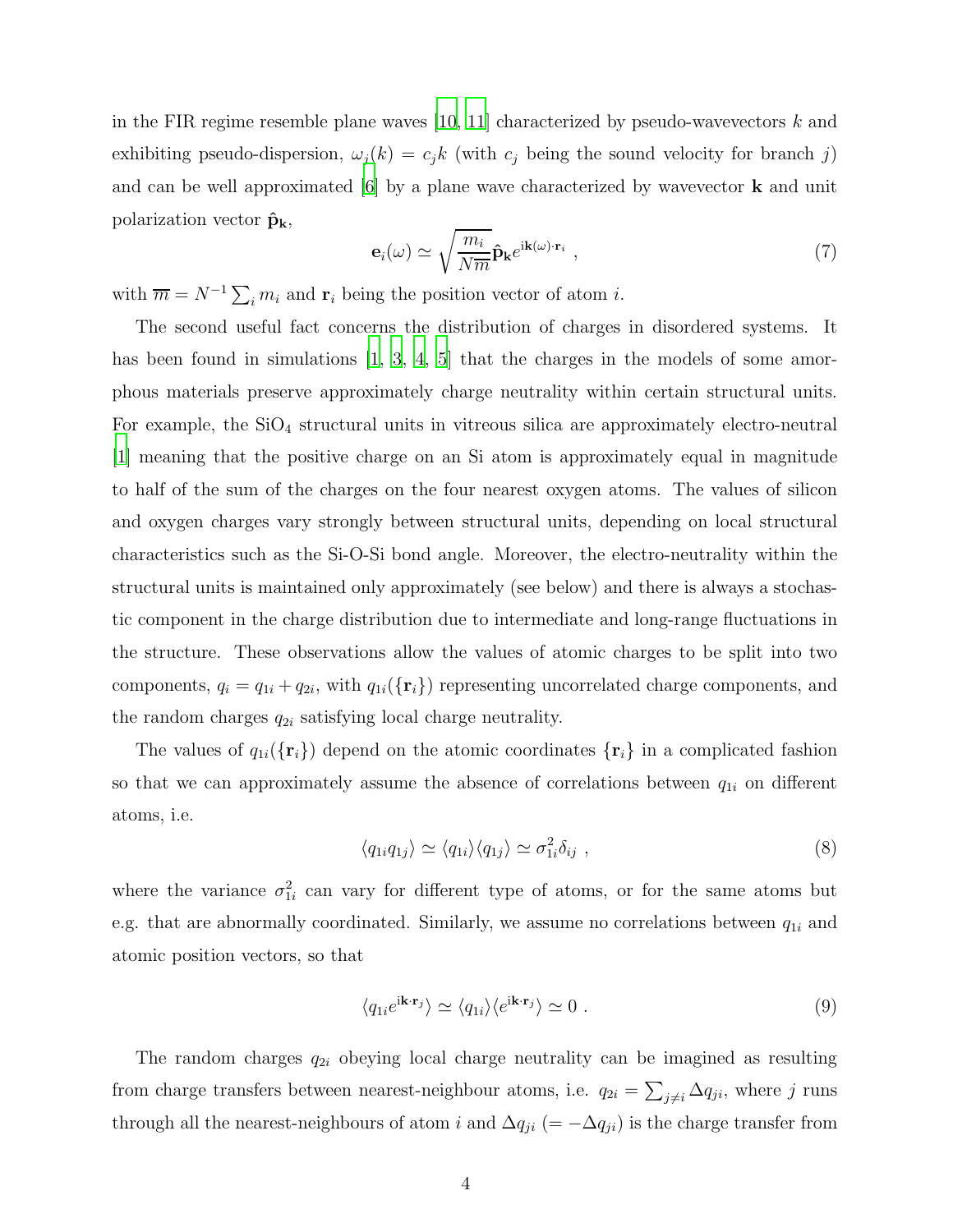the originally neutral atom j to the originally neutral atom i. In heteropolar crystals, the values of  $\Delta q_{ji}$  are not random and finite. In disordered systems, the values of  $\Delta q_{ji}$  are distributed around mean value(s) which do not necessary coincide with those for crystalline counterparts (see e.g. [\[1\]](#page-7-0)). Such fluctuations and deviations of means in  $\Delta q_{ji}$  are due to distortions in local structural units, e.g. in bond angles and bond lengths. We also assume that there are no correlations between randomly fluctuating charges  $q_{1i}$  and local charge transfers,

<span id="page-4-0"></span>
$$
\langle q_{1i}q_{2j}\rangle \simeq \langle q_{1i}\rangle \langle q_{2j}\rangle \simeq 0. \tag{10}
$$

The configurationally averaged coupling coefficient can be recast in terms of correlated and uncorrelated charges in the following manner,

$$
\tilde{C}(\omega) = \frac{\langle C(\omega) \rangle \sqrt{\overline{m}}}{C_0} = \left\langle N^{-1} \left| \sum_i q_{1i} e^{i\mathbf{k} \cdot \mathbf{R}_i} + \sum_i q_{2i} e^{i\mathbf{k} \cdot \mathbf{R}_i} \right|^2 \right\rangle \equiv \left\langle N^{-1} \left| S_1 + S_2 \right|^2 \right\rangle , \quad (11)
$$

where  $S_n = \sum_i q_{ni}e^{i\mathbf{k}\cdot\mathbf{R}_i}$  ( $n = 1, 2$ ). In the absence of correlations between  $q_{1i}$  and  $q_{2j}$  (see Eq. [\(10\)](#page-4-0)), the above formula for  $C(\omega)$  reduces to

<span id="page-4-1"></span>
$$
\tilde{C}(\omega) = N^{-1} \left( \left\langle |S_1|^2 \right\rangle + \left\langle |S_2|^2 \right\rangle \right) \tag{12}
$$

The first component in Eq. [\(12\)](#page-4-1) can be further simplified as,

$$
N^{-1}\left\langle |S_1|^2 \right\rangle \simeq N^{-1} \sum_{ij} \left\langle q_{1i} q_{1j} \right\rangle \left\langle e^{i\mathbf{k} \cdot (\mathbf{r}_j - \mathbf{r}_i)} \right\rangle \simeq N^{-1} \sum_i \sigma_{1i}^2 = \overline{\sigma}_1^2 \,, \tag{13}
$$

where we have used Eqs.  $(8)-(9)$  $(8)-(9)$ . In the case of a two-component system containing  $N_1$  and  $N_2$  atoms of different types,  $\overline{\sigma}_1^2 = (N_1/N)\sigma_{11}^2 + (N_1/N)\sigma_{12}^2$ . Therefore, the first contribution in the coupling coefficient is frequency independent and depends only on the variance of uncorrelated charge distributions.

The second component in the coupling coefficient,  $N^{-1} \langle |S_2|^2 \rangle$ , which is due to random and locally correlated charge fluctuations, does not contain the frequency-independent part and, in fact, is proportional to  $\omega^2$ . This can be demonstrated using the bond representation for  $S_2$ ,

<span id="page-4-2"></span>
$$
S_2 = \left\langle \sum_{(ij)} \Delta q_{ij} \left( e^{i\mathbf{k} \cdot \mathbf{r}_j} - e^{i\mathbf{k} \cdot \mathbf{r}_i} \right) \right\rangle = \left\langle \sum_{(ij)} \Delta q_{ij} e^{i\mathbf{k} \cdot \mathbf{r}_{(ij)}} \left( e^{i\mathbf{k} \cdot \mathbf{r}_{ij}/2} - e^{i\mathbf{k} \cdot \mathbf{r}_{ij}/2} \right) \right\rangle , \qquad (14)
$$

with  $\mathbf{r}_{ij} = \mathbf{r}_j - \mathbf{r}_i$  and  $\mathbf{r}_{(ij)} = (\mathbf{r}_j + \mathbf{r}_i)/2$ , where the sum is taken over all the bonds  $(ij)$  in the system. In the absence of the plane wave  $(k=0)$ , this sum equals zero, thus reflecting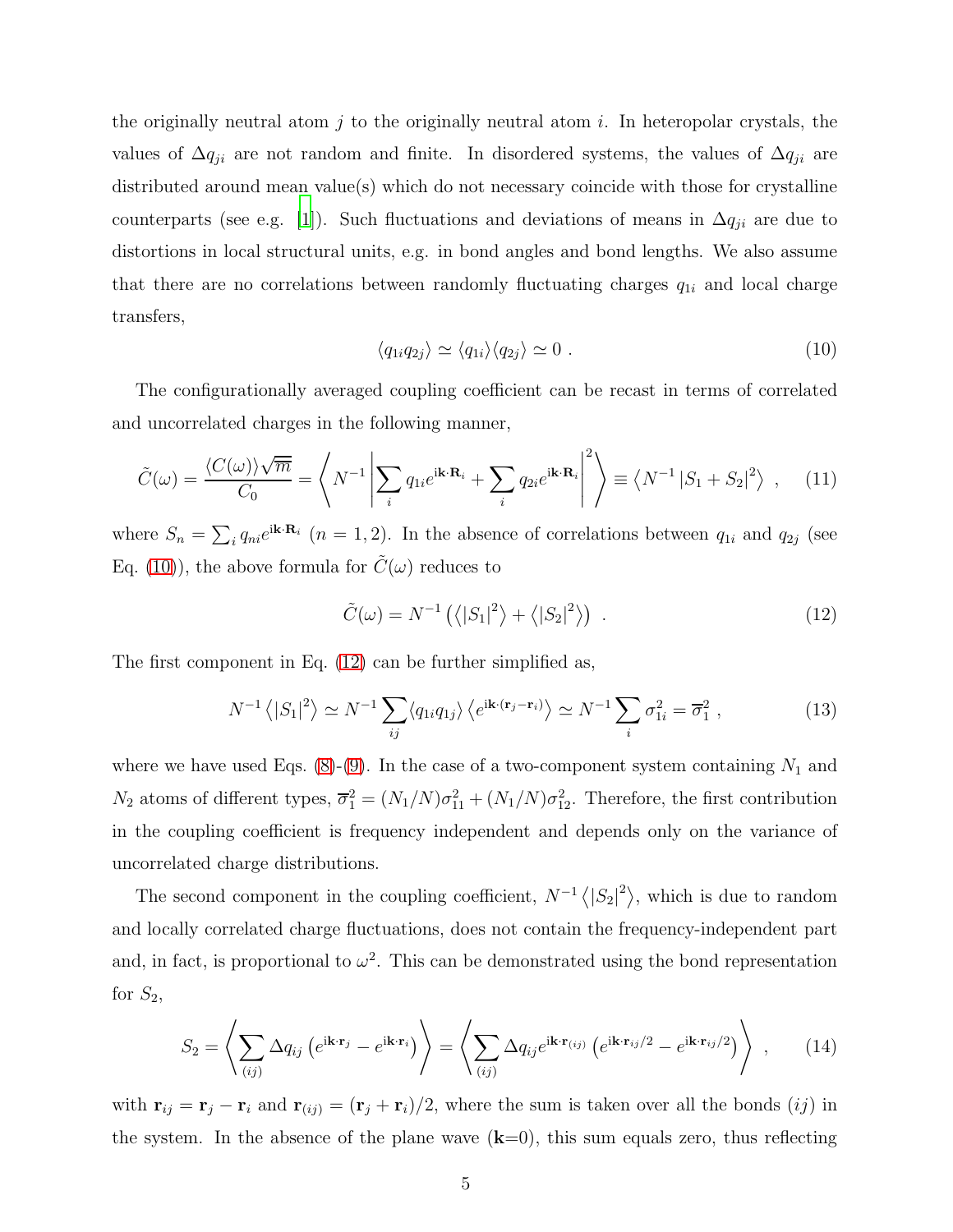global charge neutrality of locally neutral units (the contribution from each bond is exactly zero due to the local charge neutrality). In the FIR regime,  $\mathbf{k} \cdot \mathbf{r}_{ij} \ll 1$  and Eq. [\(14\)](#page-4-2) can be recast as

$$
S_2 \simeq k \sum_{(ij)} \Delta q_{ij} e^{i\mathbf{k} \cdot \mathbf{r}_{(ij)}} \left( i\hat{\mathbf{n}} \cdot \mathbf{r}_{ij} \right) , \qquad (15)
$$

with  $\mathbf{k} = k\hat{\mathbf{n}}$ . Consequently, the contribution from the correlated charges to the coupling coefficient is

<span id="page-5-0"></span>
$$
\langle |S_2|^2 \rangle \simeq k^2 \left\langle \sum_{(ij)(i'j')} \Delta q_{ij} \Delta q_{i'j'} e^{i\mathbf{k} \cdot (\mathbf{r}_{(ij)} - \mathbf{r}_{(i'j')}} (\mathbf{n} \cdot \mathbf{r}_{ij}) (\mathbf{n} \cdot \mathbf{r}_{i'j'}) \right\rangle , \qquad (16)
$$

so that  $\langle |S_2|^2 \rangle \propto k^2 \propto \omega^2$  (implying linear dispersion in the FIR regime). The double sum in Eq. [\(16\)](#page-5-0) depends on precise structural details of the material but does not depend on  $k$ in the FIR range ( $\propto$  Const + O( $k^2$ )) and thus the  $\omega^2$ -dependence of the second contribution in the coupling coefficient is a general feature of the FIR absorption in disordered solids.

Therefore, we have demonstrated that uncorrelated atomic charges result in the frequency-independent part of the coupling coefficient, while locally correlated charges, maintaining the charge neutrality within local structural units, give rise to the quadratic frequency dependence of the coupling coefficient.

## III. RESULTS

As follows from the previous section, the coupling coefficient for the FIR absorption has a universal frequency dependence (see Eq.[\(6\)](#page-2-1)), containing a frequency-independent part and a frequency-dependent contribution ( $\propto \omega^2$ ). The frequency dependence of the absorption coefficient,  $\alpha(\omega)$ , can be measured experimentally using THz time-domain spectroscopy [\[6](#page-8-2), [12](#page-8-8)]. The VDOS can also be measured experimentally using, e.g. inelastic neutron scattering [\[13](#page-9-0), [14\]](#page-9-1). Therefore, the frequency dependence of the coupling coefficient for the FIR absorption,  $C(\omega) = \alpha(\omega)/g(\omega)$ , can be found experimentally (see Fig. [1\)](#page-7-3). Fitting experimental data with theory [\(6\)](#page-2-1) allows the values of constants  $A$  and  $B$  entering Eq.[\(6\)](#page-2-1) to be estimated. We have done such a fitting to the experimental data for  $As_2S_3$  glass (cf. the solid and dashed lines in Fig. [1\)](#page-7-3) and found the values of these constants to be  $A = 1780 \text{ cm}^{-2}$ and  $B = 75$  cm<sup>-1</sup> [\[6\]](#page-8-2).

The constant B depends on the structural characteristics of glass in quite a complicated fashion (see Eq. [\(16\)](#page-5-0) and cannot be used straightforwardly for extracting the relevant charge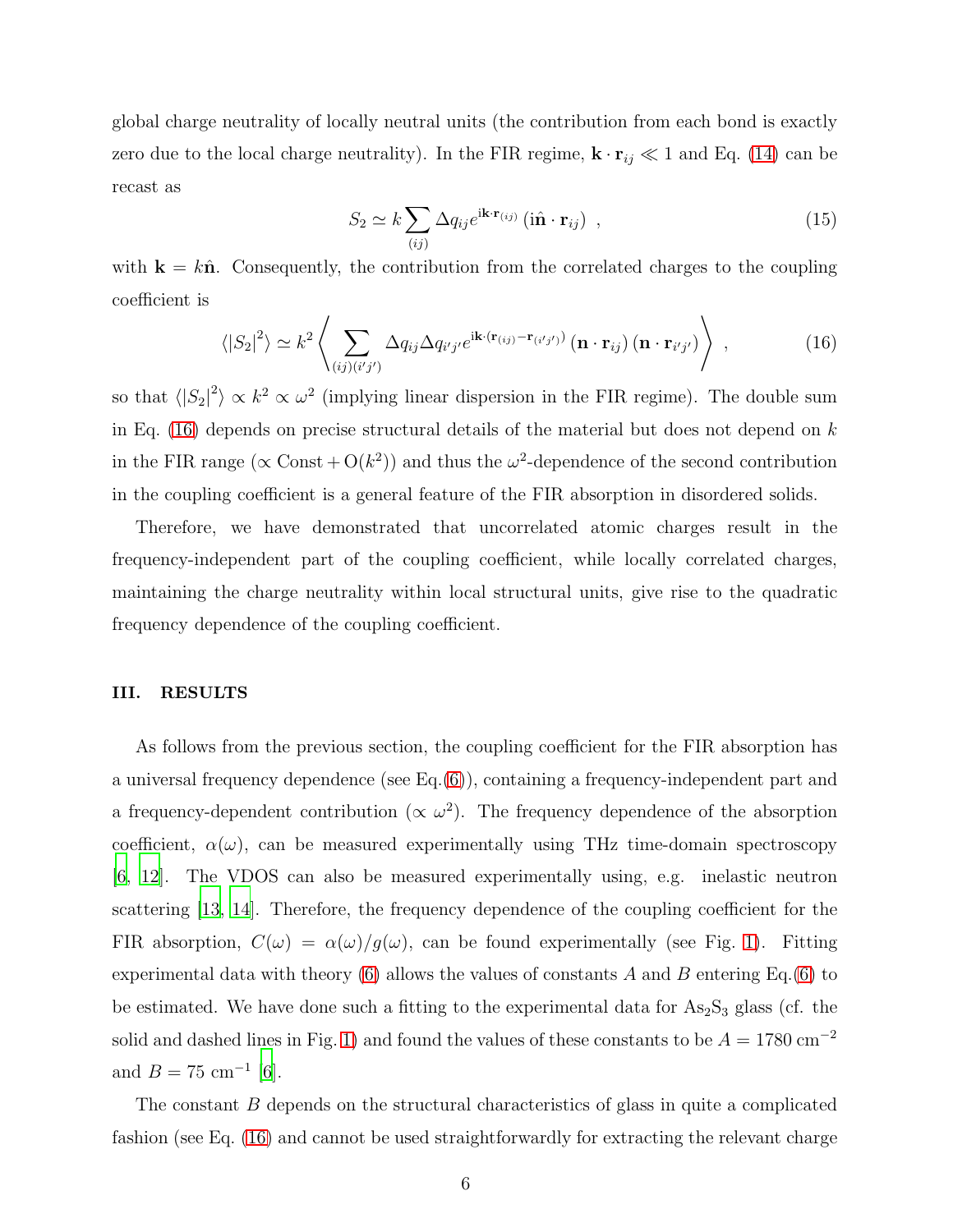distributions. However, the constant  $A$  is directly related to the width of the uncorrelated charge distribution,

<span id="page-6-0"></span>
$$
\overline{\sigma}_1^2 = \frac{A\overline{m}}{C_0} \,,\tag{17}
$$

where the coefficient  $C_0$  is given by Eq. [\(5\)](#page-2-2). Using Eq. [\(17\)](#page-6-0), we have estimated the value of  $\overline{\sigma}_1 \simeq 0.12$  e for a-As<sub>2</sub>S<sub>3</sub>.

In order to verify and support the consistency of the presented model for the frequency dependence of the coupling constant, we have created a model of  $As<sub>2</sub>S<sub>3</sub>$  glass using density functional theory-based tight-binding (DFTB) [\[15](#page-9-2), [16](#page-9-3)] molecular-dynamics simulation [\[17\]](#page-9-4). First, we checked the local charge neutrality within  $\text{AsS}_3$  pyramids, these being typical structural units in  $As_2S_3$  glass. The results presented in Fig. [2](#page-8-9) clearly demonstrate correlations between the charge at the central As atom and surrounding S atoms. As expected for such a covalent material, the local charge neutrality is not exact and the data points fluctuate around the bisector due to contributions from  $q_{1i}$ .

Second, we calculated the Mulliken charge distributions for As and S atoms in our DFTB model of  $As_2S_3$  glass (see Fig. [3\)](#page-9-5). The charges are distributed approximately normally (see the dashed lines in Fig. [3\)](#page-9-5)) around the mean values  $\overline{q}_{\text{As}} \approx 0.56$  and  $\overline{q}_{\text{S}} \approx -0.36$ , with the standard deviations  $\sigma_{1As} \simeq 0.06$  and  $\sigma_{1S} \simeq 0.05$ . Therefore, the value of  $\overline{\sigma}$  can be estimated as  $\overline{\sigma}_1 = \sqrt{(2/5)\sigma_{1As}^2 + (3/5)\sigma_{1As}^2} \simeq 0.054$ . This value is somewhat less than that estimated from the fit of the experimental data for  $C(\omega)$  by Eq. [\(6\)](#page-2-1) (cf. the solid and dashed lines in Fig. [1\)](#page-7-3), i.e.  $\overline{\sigma}_1 \simeq 0.12$ . Several possible effects could account for such a discrepancy. The Mulliken charges are an artificial way of assigning charge values to particular atoms within the DFTB scheme - a different population analysis may give different absolute values of the charges and thus different widths of the charge distributions. Another possible reason for the discrepancy is due to the experimental uncertainty in measuring the absorption coefficient at very low frequencies,  $\omega \lesssim 5 \text{cm}^{-1}$ , caused by parasitic secondary reflections of THz pulses of light which, after the Fourier transform, can contribute in this frequency range.

### IV. CONCLUSIONS

To conclude, it has been demonstrated that the frequency dependence of the coupling coefficient for far-infrared absorption can be used to extract characteristics of the atomic charge distribution in glasses. Namely, a fit of such an experimentally measured dependence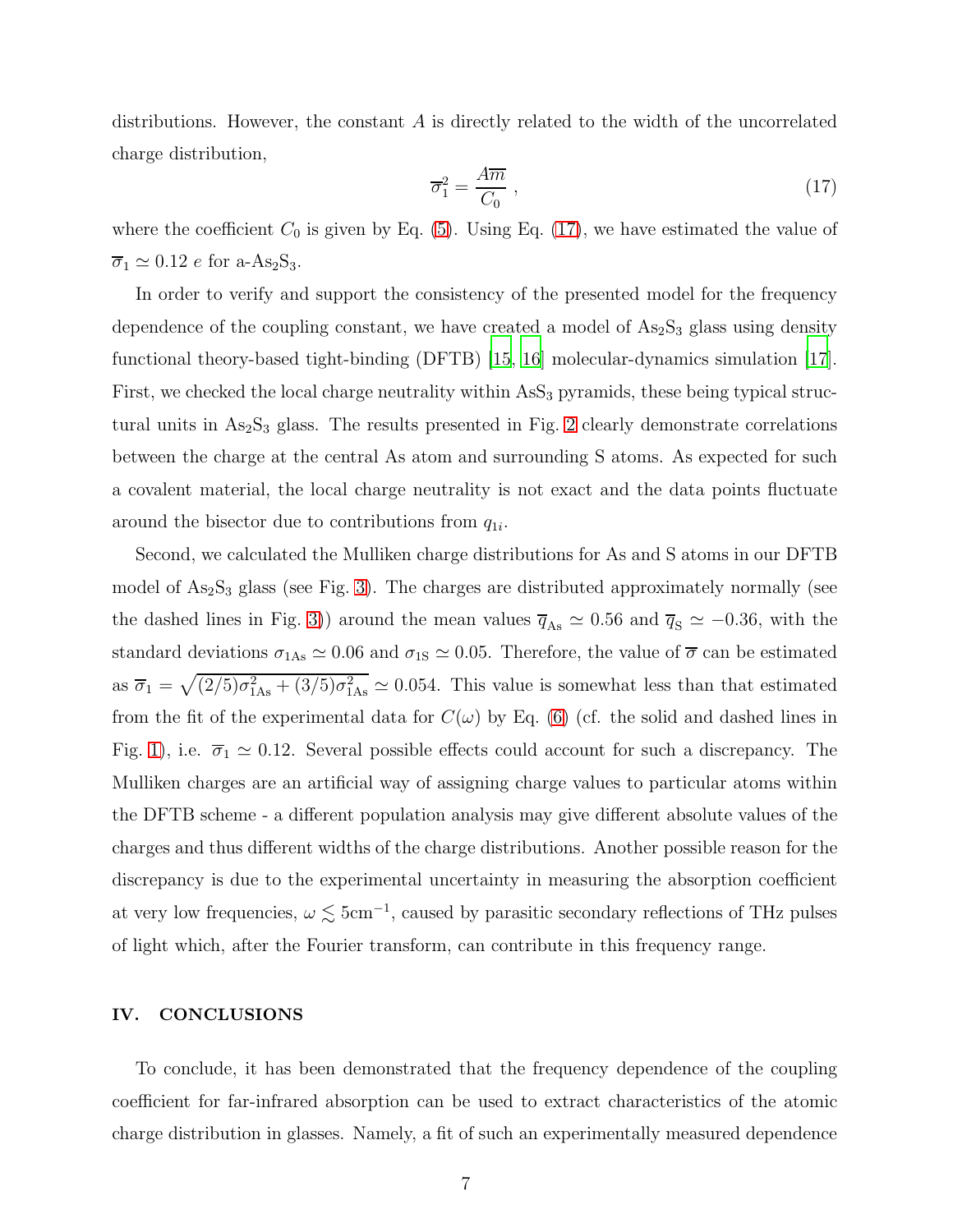

<span id="page-7-3"></span>FIG. 1: (Color online) Experimental frequency dependence of the absorption coupling coefficient in the FIR range for  $\text{As}_2\text{S}_3$  (solid line [\[6](#page-8-2)] and circles [\[18\]](#page-9-6)). The dot-dashed lines represent the numerical data obtained from a DFTB molecular-dynamics model. The dashed line shows the fit of the experimental data by Eq. [6](#page-2-1) with  $A = 1780$  cm<sup>-2</sup> and  $B = 75$  cm<sup>-1</sup>.

by the theoretically predicted law,  $A + B\omega^2$ , allows the constants A and B to be extracted. The value of A is simply proportional to the variance of the uncorrelated charge distribution,  $\overline{\sigma}_1^2$ . In the case of As<sub>2</sub>S<sub>3</sub> glass, we have estimated this value to be  $\overline{\sigma}_1 \simeq 0.12$ . A similar estimate of  $\overline{\sigma}_1 \simeq 0.054$  has been obtained from a first-principles molecular-dynamics model of the same glass.

- <span id="page-7-0"></span>[1] A. Pasquarello and R. Car, Phys. Rev. Lett. 79, 1766 (1997).
- <span id="page-7-1"></span>[2] C. Massobrio, M. Celino, and A. Pasquarello, Phys. Rev. B 70, 174202 (2004).
- <span id="page-7-2"></span>[3] S. Blaineau and P. Jund, Phys. Rev. B 70, 184210 (2004).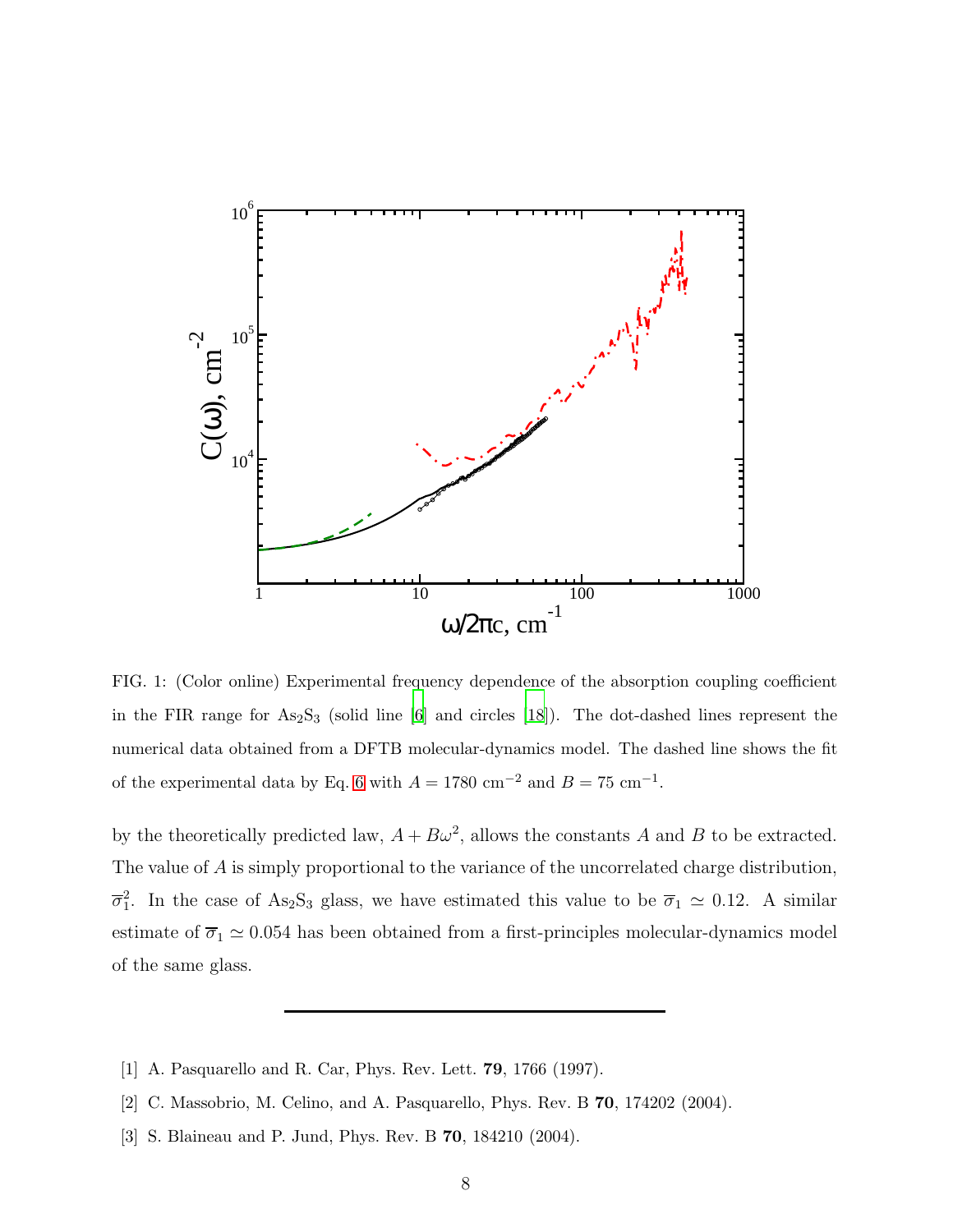

<span id="page-8-9"></span>FIG. 2: (Color online) The charge of As atoms,  $q_{\text{As}}$ , in electron charge units versus the neutralising charge  $Q = |\sum_{i \in \text{n.n.}} q_{\text{S}}|/2$ , where the summation is taken over all three nearest-neighbour sulfur atoms. The dashed line corresponds to the exact charge neutrality,  $q_{\text{As}} = Q$ , within the structural units.

- <span id="page-8-0"></span>[4] L. Giacomazzi, P. Umari, and A. Pasquarello, Phys. Rev. B 74, 155208 (2006).
- <span id="page-8-1"></span>[5] L. Giacomazzi, C. Massobrio, and A. Pasquarello, Phys. Rev. B 75, 174207 (2007).
- <span id="page-8-2"></span>[6] S. N. Taraskin, S. I. Simdyankin, S. R. Elliott, J. R. Neilson, and T. Lo, Phys. Rev. Lett. 97, 055504 (2006).
- <span id="page-8-3"></span>[7] U.Strom and P. Taylor, Phys. Rev. B 16, 5512 (1977).
- <span id="page-8-4"></span>[8] M. Wilson and P. A. Madden, Phys. Rev. Lett. 77, 4023 (1996).
- <span id="page-8-5"></span>[9] A. A. Maradudin and R. F. Wallis, Phys. Rev. 123, 777 (1961).
- <span id="page-8-6"></span>[10] S. N. Taraskin and S. R. Elliott, Phys. Rev. B 61, 12017 (2000).
- <span id="page-8-7"></span>[11] S. N. Taraskin and S. R. Elliott, Phil. Mag. B 77, 403 (1998).
- <span id="page-8-8"></span>[12] D. Grischkowsky, S. Keiding, M. van Exter, and C. Fattinger, J. Opt. Soc. Am. B 7, 2006 (1990).